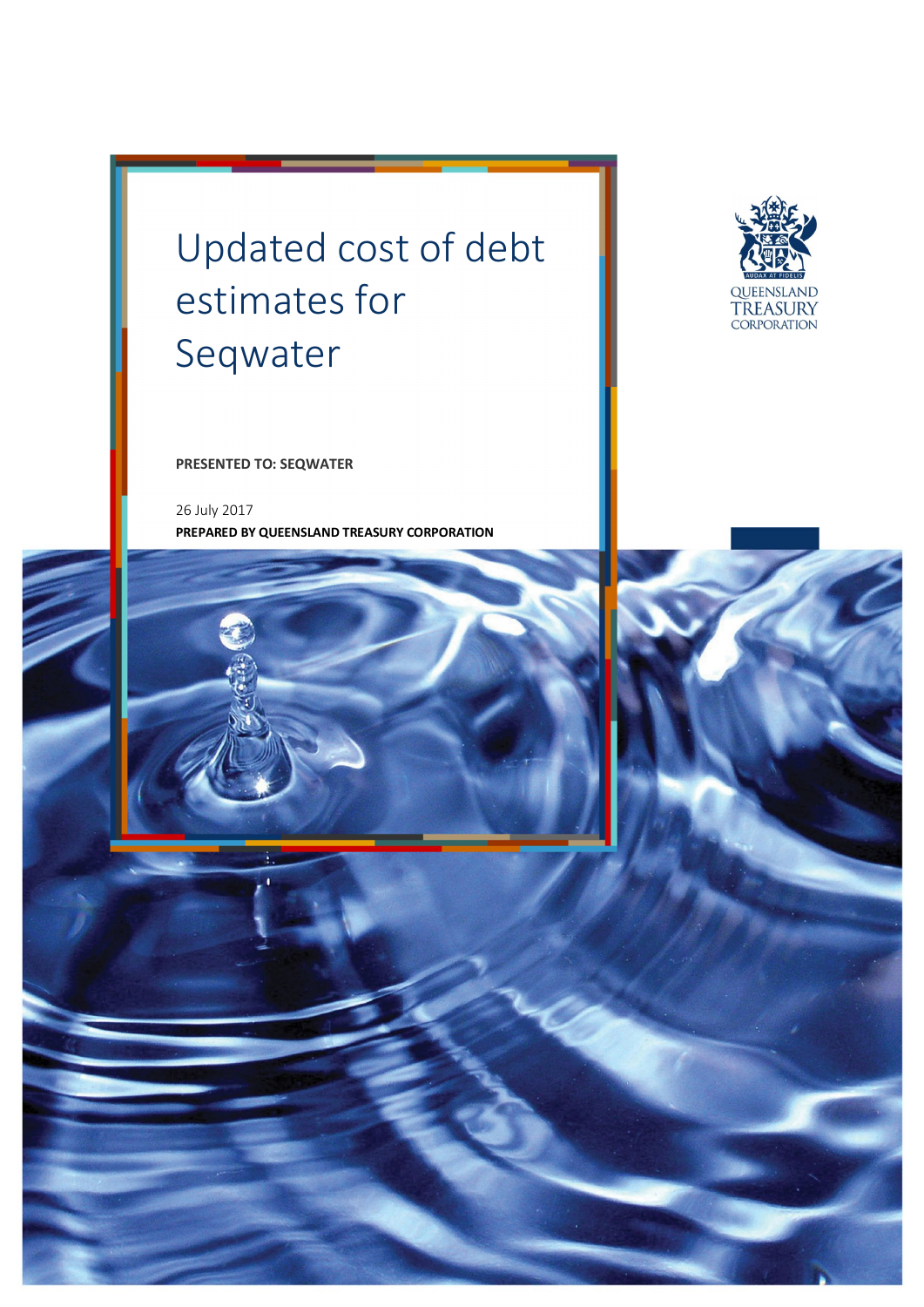# **Contents**

| 1   | <b>Background</b>                         | 2 |  |
|-----|-------------------------------------------|---|--|
| 2   | <b>Seqwater's debt facilities</b>         | 2 |  |
| З   | <b>Estimating the cost of debt</b>        | 2 |  |
| 3.1 | Water Infrastructure Debt                 | 2 |  |
| 3.2 | Water Grid Manager Debt                   | 2 |  |
| 3.3 | Cost of debt estimates                    | 2 |  |
| 4   | <b>Additional considerations</b>          | З |  |
| 5   | <b>Historical Water Grid Manager cost</b> |   |  |
|     | of debt                                   | З |  |
|     | <b>Disclaimer</b>                         |   |  |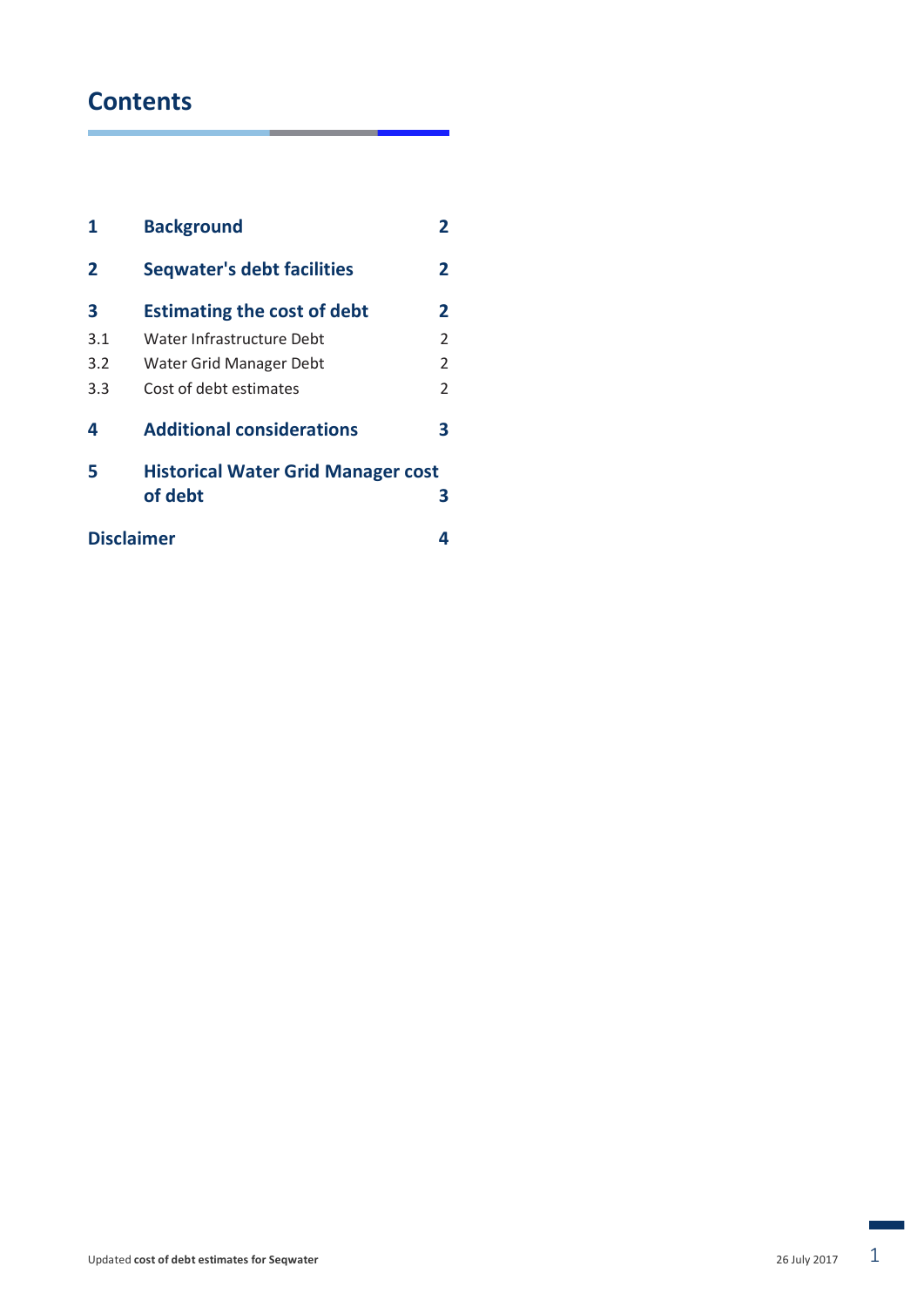## **1 Background**

- Queensland Treasury Corporation (QTC) has be asked by Seqwater to produce cost of debt estimates for FY19–FY28.
- The estimates will be used in Seqwater's submission to the Queensland Competition Authority (QCA) regarding the bulk water price to apply from 1 July 2018.
- QTC understands that the QCA will update the price path to allow Seqwater to recover:
	- a rate of return on the regulated asset base (RAB), and
	- $-$  interest on the price path debt.
- The interest rates used by the QCA to determine the rate of return and the interest on price path debt are to be based on QTC's estimates of Seqwater's cost of debt.
- The QCA's initial pricing period will be FY19–FY21.

# **2 Seqwater's debt facilities**

- Seqwater has two Portfolio-Linked Loans (PLL) from QTC:
	- Water Infrastructure Debt (WID) PLL, and
	- Water Grid Manager (WGM) PLL.
- The funding portfolio that QTC uses to provide the WID PLL is comprised of a diversified mix of fixed-rate debt instruments with staggered maturity dates and an average duration of about 6.5–7.0 years.
	- The average duration is maintained by progressively refinancing short-term debt, which makes up a relatively small percentage of the total funding, with new long-term debt.
	- The interest rate on the WID PLL is appropriate to use in the calculation of Seqwater's rate of return.
- The funding portfolio that QTC uses to provide the WGM PLL is currently comprised of six fixed-rate debt instruments with an average duration of about 6.5 years.
	- The interest rate on the WGM PLL is appropriate to use to determine the interest on price path debt.

# **3 Estimating the cost of debt**

#### 3.1 Water Infrastructure Debt

- The cost of debt for the WID PLL has been estimated by simulating the annual refinancing transactions required to maintain an average funding duration of about 6.5 years.
- QTC has used two 'forecast free' scenarios to estimate the long-term interest rates to apply to the future refinancing transactions:
	- *Scenario 1:* The long-term QTC rate remains unchanged at its current value of 3.15 per cent until 2028.
	- *Scenario 2:* The long-term QTC rate changes annually based on the implied forward yield curve.
- These scenarios represent different ways of using observable market data (rather than forecasts) to estimate the annual WID PLL cost of debt.
- QTC considers both approaches to be reasonable for the purpose of estimating Seqwater's cost of debt. As such, the estimate in a given year equals the simple average of estimated cost for that year under Scenario 1 and Scenario 2.

#### 3.2 Water Grid Manager Debt

 QTC's most recent liability benchmark review for Seqwater indicated that the duration of WGM PLL funding portfolio should be lengthened to about 6.5 years. The Seqwater Board approved QTC's recommendation, and the lengthening transactions were performed in early July 2017.

#### 3.3 Cost of debt estimates

 The cost of debt estimates are shown in the Table 1. The estimates include QTC's administration fee and are expressed on an *annual effective* basis.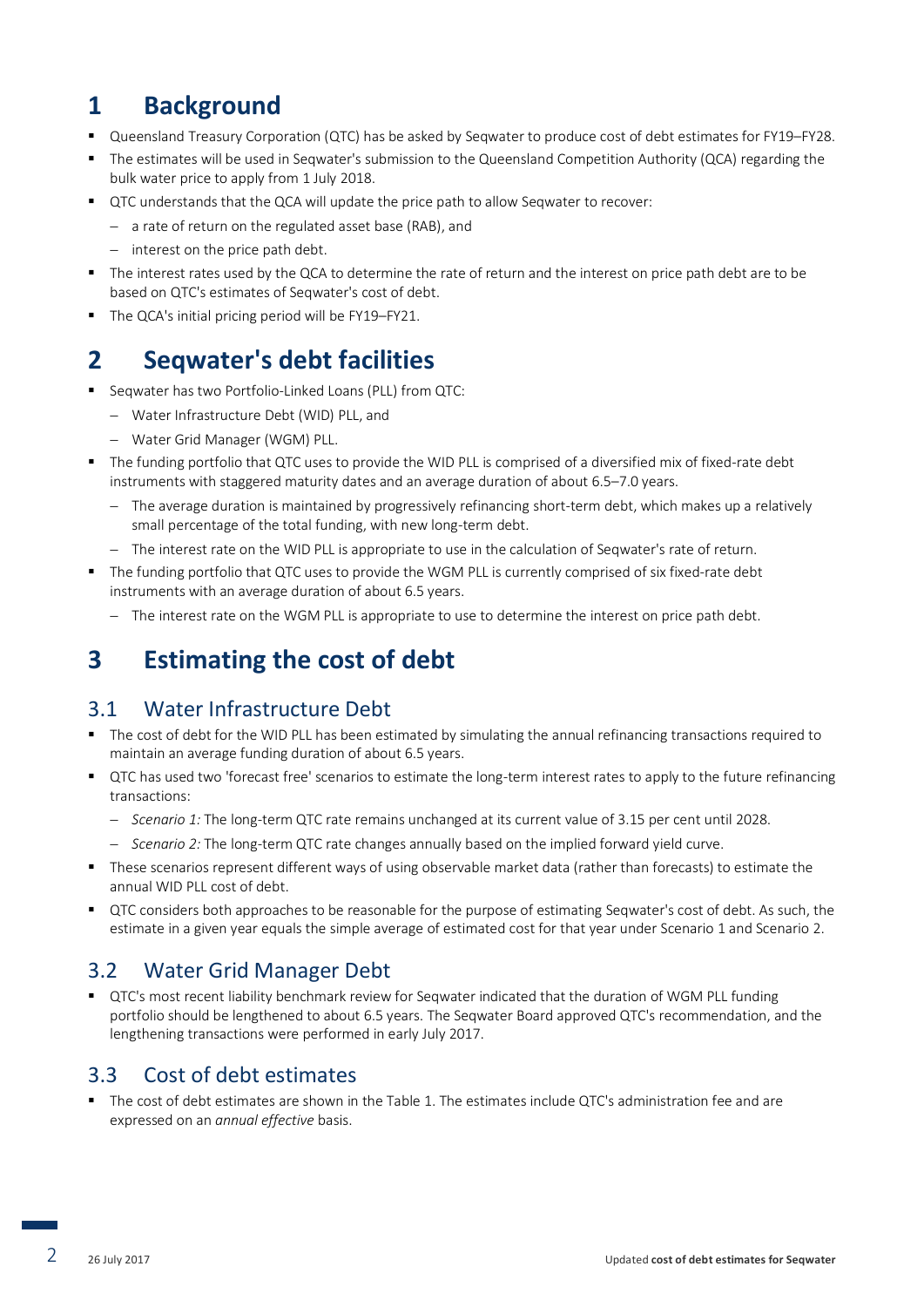#### **TABLE 1: ANNUAL EFFECTIVE COST OF DEBT ESTIMATES**

| <b>Financial year</b> | WID PLL $(\%)$ | WGM PLL $(\%)$ |
|-----------------------|----------------|----------------|
| 2018-19               | 5.50           | 5.11           |
| 2019-20               | 5.25           | 5.11           |
| $2020 - 21$           | 5.10           | 5.11           |
| $2021 - 22$           | 4.95           | 5.11           |
| $2022 - 23$           | 4.80           | 5.11           |
| $2023 - 24$           | 4.70           | 5.11           |
| $2024 - 25$           | 4.65           | 5.11           |
| $2025 - 26$           | 4.60           | 5.11           |
| $2026 - 27$           | 4.55           | 5.11           |
| $2027 - 28$           | 4.55           | 5.11           |

### **4 Additional considerations**

- The actual WID PLL cost of debt will depend on factors such as:
	- the actual amount of refinancing performed each year
	- the long-term QTC rate at the time of each refinancing transaction, and
	- any other changes to the duration and/or composition of the WID PLL funding portfolio.
- Although these factors will produce differences between the actual and estimated debt costs used in the rate of return, QTC understands that, subject to a decision of the Government at the time, any differences in the period FY19–FY21 will be trued-up in the prices to apply post 30 June 2021.
- Similarly, additional changes to the duration and/or composition of the WGM PLL funding portfolio will cause the cost of debt to change. It is unclear if a similar true up mechanism will apply to interest on price path debt.
- The QCA is expected to publish its final report in March 2018. Changes in QTC market rates between the date of this advice at the date of the QCA's report may affect the cost of debt estimates for the WID PLL, however the impact of the changes should be relatively small for the initial pricing period (ie, FY19–FY21).
- If a large change in market rates does occur, QTC recommends exploring the option of providing updated estimates to the QCA closer to the date of the final report. This is reasonable as most regulatory pricing decisions use market rates as close as possible (eg, a few months) to the start of the next regulatory period.

## **5 Historical Water Grid Manager cost of debt**

- Seqwater requires historical WGM costs for FY15–FY17 and an estimate for FY18 to true-up the price path debt (Table 2). The estimates include QTC's administration fee and are expressed on an annual effective basis.
- The post-lengthening WGM cost of debt to apply in FY18 is 5.11 per cent (annual effective rate including QTC's administration fee).

| <b>Financial year</b> | Average cost (%) |
|-----------------------|------------------|
| $2014 - 15$           | 5.71             |
| $2015 - 16$           | 5.61             |
| $2016 - 17$           | 5.44             |
| $2017 - 18$           | 5.11             |

#### **TABLE 2: ANNUAL EFFECTIVE WGM PLL COST OF DEBT**